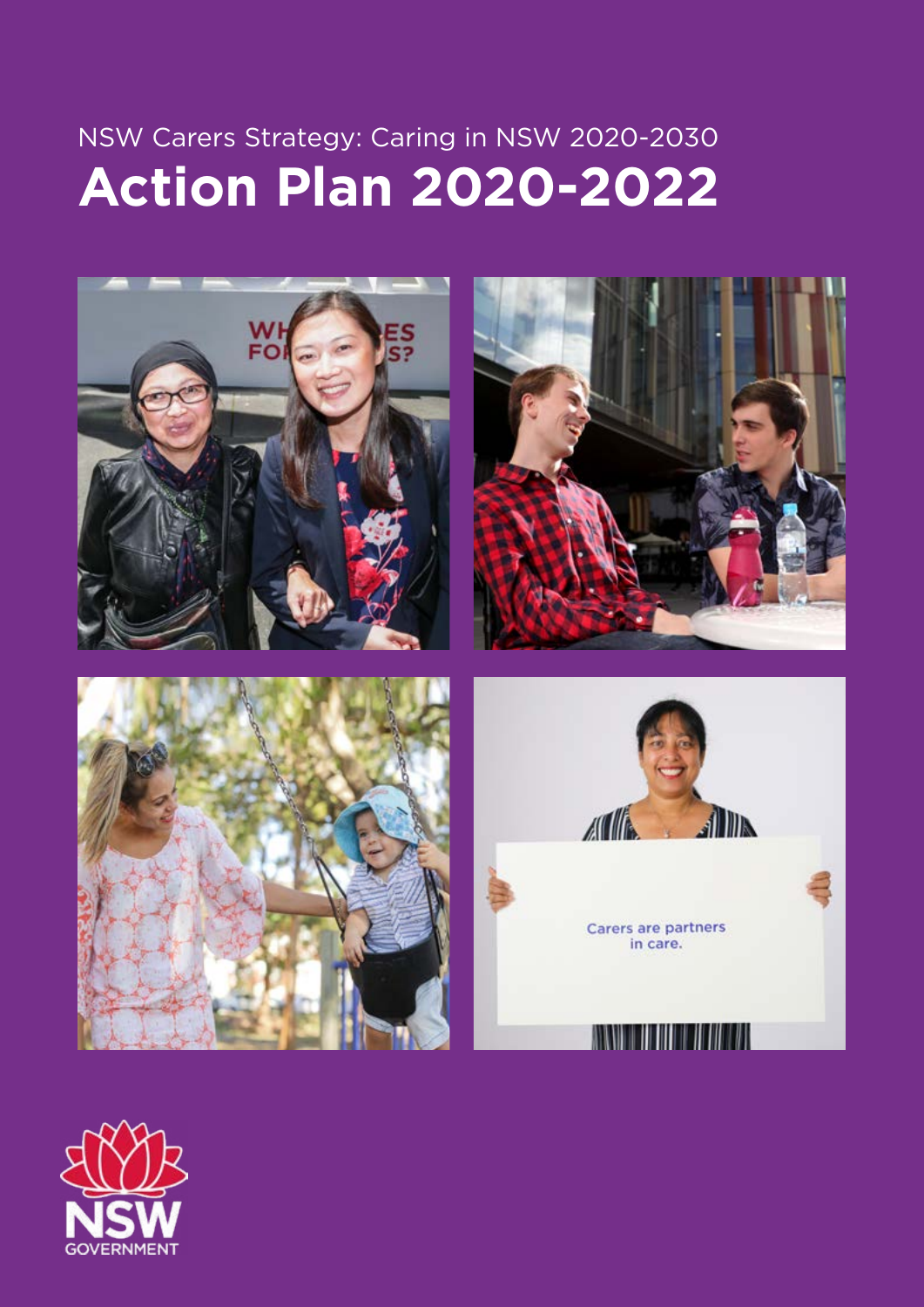## **PRIORITY 1** Carers have better access

to information, services and supports

### **PRIORITY 2**

Carers are recognised, respected and empowered



### **PRIORITY 3**

Carers have improved financial wellbeing and economic opportunities



### **PRIORITY 4**

Carers have better health and wellbeing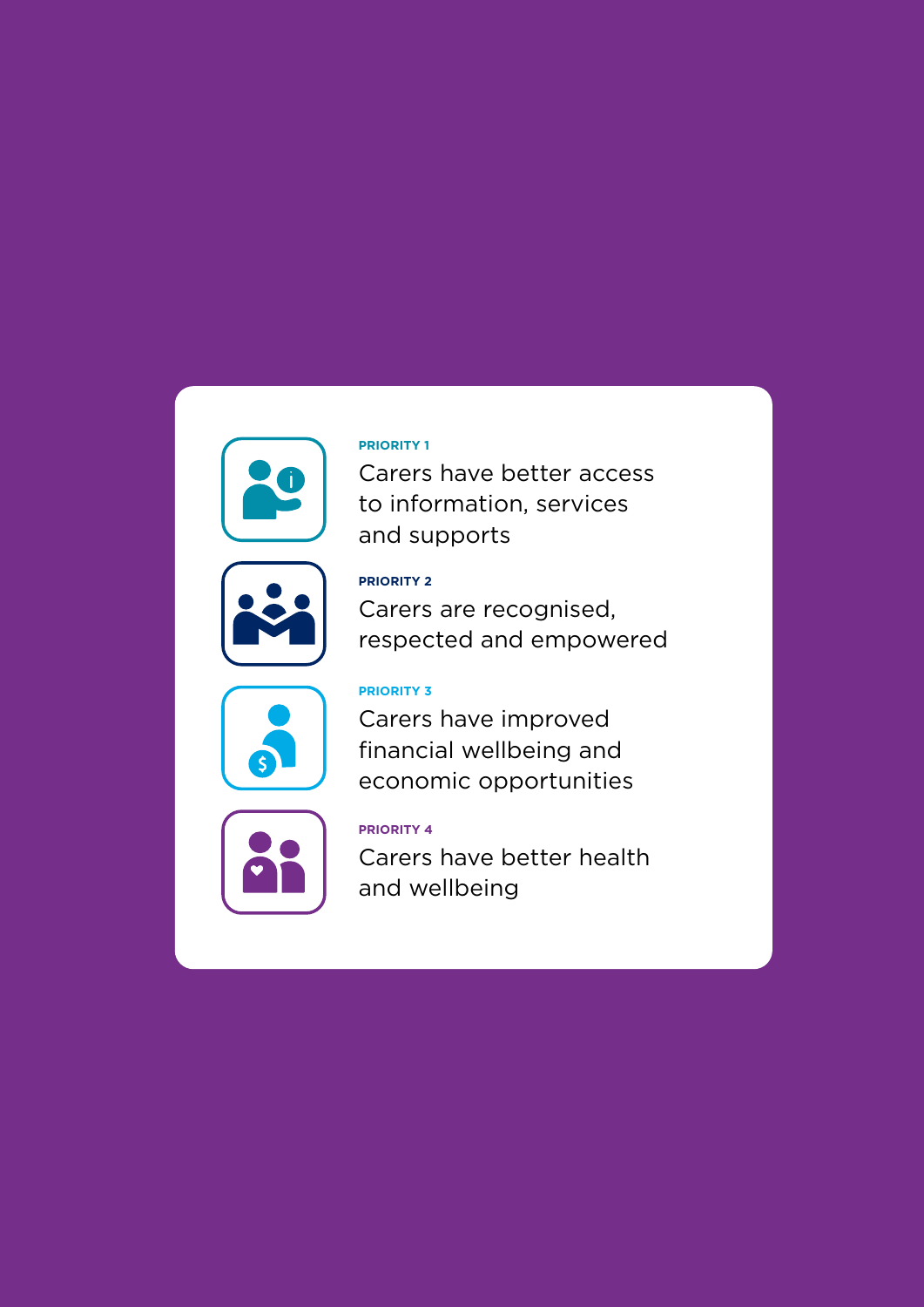# Who are carers?

Carers are people who provide ongoing, unpaid support to people who need it because of disability, chronic illness, mental illness, frail age, dementia or drug or alcohol dependency. This includes foster carers who are caring for a child who needs additional support due to one or more of these conditions.

# NSW Carers Strategy: Caring in NSW 2020- 2030 Action Plan 2020-2022

The NSW Carers Strategy: Caring in NSW 2020-2030 will be supported by NSW Government Action Plans every two years, commencing with 2020-2022. A mid-term review of the Strategy will be undertaken in 2025/26.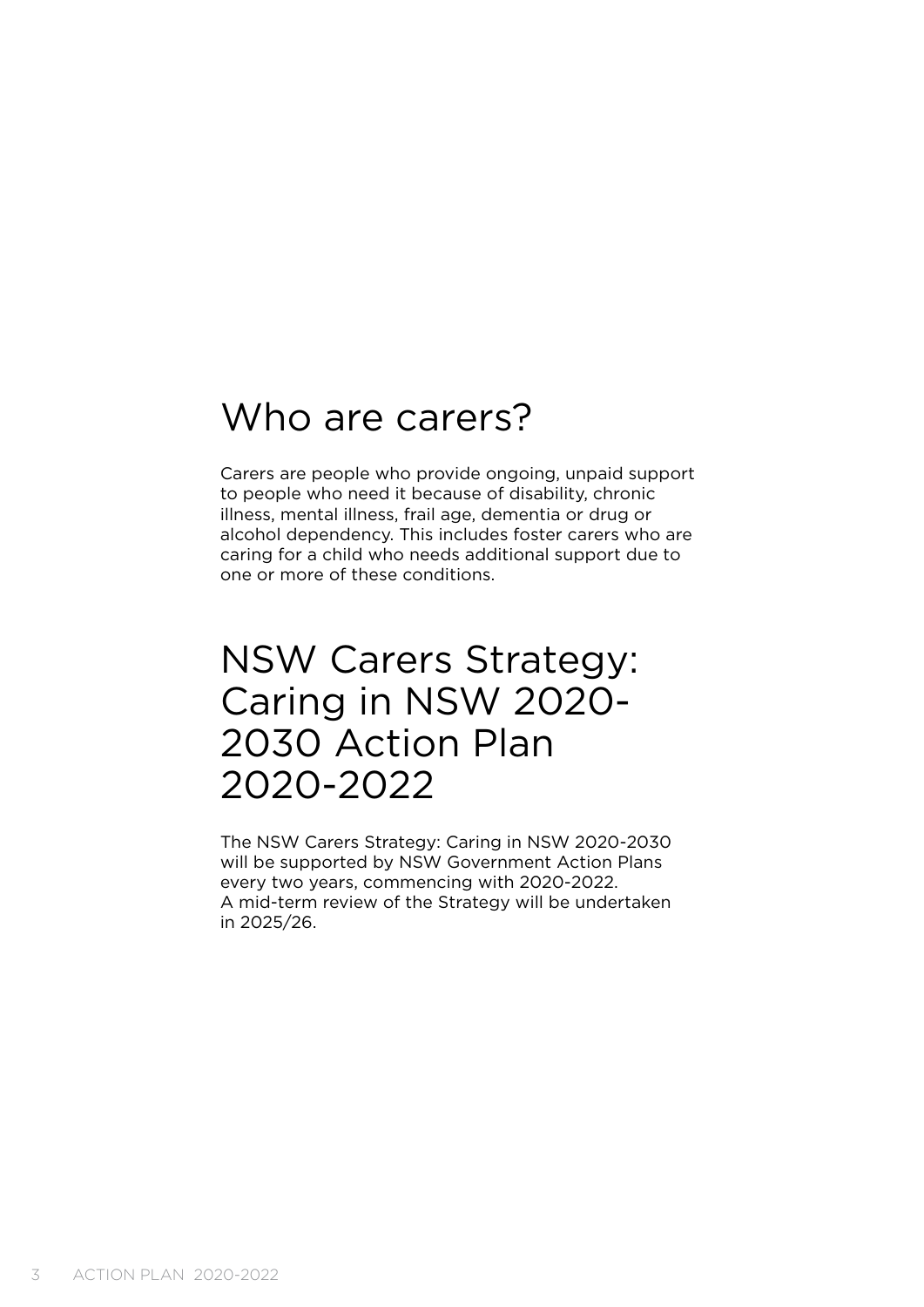

**PRIORITY 1**

## Carers have better access to information, services and supports

# **Action Lead Agency**

|                | ACLIVII                                                                                                                                                                                                                                                                                                                                                                                                                                                                                                           | + Partner                                                          |
|----------------|-------------------------------------------------------------------------------------------------------------------------------------------------------------------------------------------------------------------------------------------------------------------------------------------------------------------------------------------------------------------------------------------------------------------------------------------------------------------------------------------------------------------|--------------------------------------------------------------------|
|                | <b>Service NSW Carers Landing Page</b><br>Develop a landing page for carers within the Service NSW website.<br>The website will be single access point of information for carers about<br>services and practical assistance, to help increase carers access to a<br>broad range of service offerings they may not be accessing, particularly if<br>they do not identify themselves as a carer.<br>Target group: All carers<br>Timeframe: First Action Plan                                                        | Service NSW +<br>Department of<br>Communities and<br>Justice       |
|                |                                                                                                                                                                                                                                                                                                                                                                                                                                                                                                                   |                                                                    |
| $\overline{2}$ | <b>Pop Ups at Service NSW Centres</b><br>Initiative to help identify carers in communities, and provide information,<br>resources and practical assistance on topics of interest for local carers.<br>Pop-ups at Service NSW Mobile Service Centres will also be arranged.                                                                                                                                                                                                                                        | Department of<br>Communities and<br>Justice +<br>Service NSW       |
|                | Target group: All carers<br>Timeframe: First and Second Action Plan                                                                                                                                                                                                                                                                                                                                                                                                                                               |                                                                    |
| 3              | Carer Awareness Initiative - Culturally and Linguistically Diverse (CALD)<br>DCJ will work in partnership with key Culturally and Linguistically Diverse<br>(CALD) stakeholders to develop a long term plan for raising carer<br>awareness. Develop and implement a Carer Awareness Campaign with<br>a spotlight on CALD carers in partnership with CALD partners such as<br>Multicultural NSW in Carers Week (October) 2021. Similar initiatives will<br>focus on other carer groups in subsequent Action Plans. | Multicultural NSW<br>+ Department of<br>Communities and<br>Justice |
|                | Target group: CALD carers<br>Timeframe: First Action Plan - Year 2                                                                                                                                                                                                                                                                                                                                                                                                                                                |                                                                    |
| $\overline{4}$ | Carer Awareness Initiative - Aboriginal carers<br>Initiative aims to improve Aboriginal carer awareness/self identification,<br>and access to information and support through local community based<br>activities. Culturally appropriate resources will be identified and/or<br>developed and distributed in Aboriginal communities to raise awareness<br>about caring, and contribute to reducing stigma and shame, so Aboriginal<br>carers are more likely self identify and seek support.                     | Department of<br>Communities and<br>Justice                        |
|                | Target group: Aboriginal carers<br>Timeframe: First and Second Action Plan                                                                                                                                                                                                                                                                                                                                                                                                                                        |                                                                    |
| 5              | <b>Hidden Carers' Initiative</b><br>Develop strategies to actively connect carers of people with alcohol<br>and other drug issues, and Lesbian, Gay, Bisexual, Transgender or Queer<br>community to the support and resources that best suit their needs. A<br>suite of resources will be produced which can also be utilised in other<br>Carers Strategy awareness raising initiatives.                                                                                                                          | Carers NSW                                                         |

Target group: Prioritise carers of people with alcohol and other drug issues and LGBTQ community (carers and the people they care for) Timeframe: First Action Plan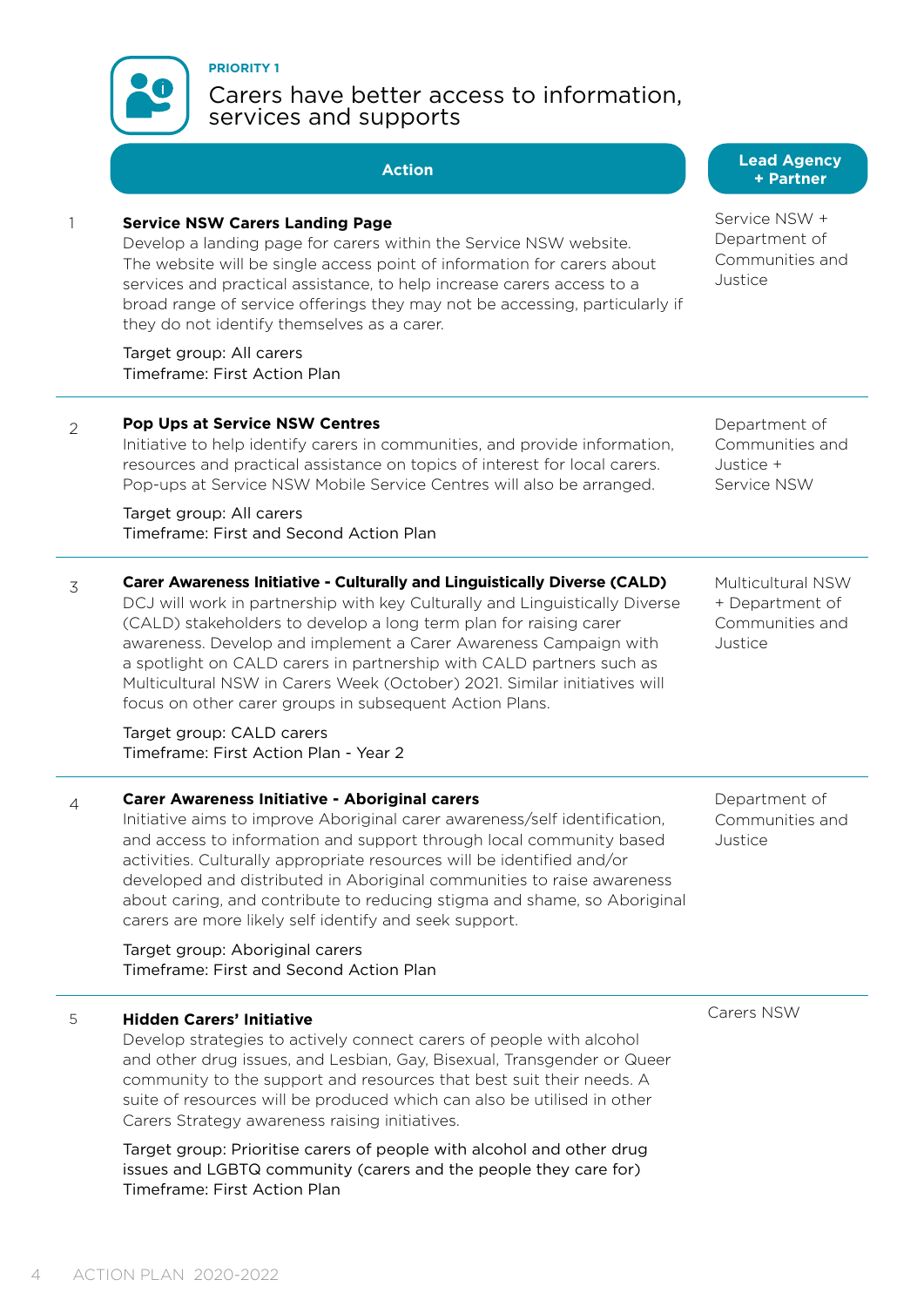

## Carers have better access to information, services and supports

#### 6 **Advocacy Training - Mental Health**

**PRIORITY 1**

Training initiatives for carers of people with a mental illness, as part of the *Telling Your Story and Lived Experience Carer Advocacy* projects. This training will aim to strengthen carers advocacy skills. Connection with this group of carers will be made through support groups, education meetings and advocacy committees.

Target group: Carers of people with a mental illness Timeframe: First Action Plan

#### 7 **Schools Project - Young Carers**

Publish and promote a resource for schools "Being a carer, being a student, being a kid." This resource will be updated to reflect current research into the needs of young carers. The aim of the resource is to assist school staff in recognising and supporting young carers at school.

Target group: Young carers Timeframe: First Action Plan

#### 8 **Monitor the roll out of new service system supports**

DCJ to work closely with the Commonwealth to monitor the Carer Gateway, NDIS and My Aged Care, using data and qualitative evidence to advocate to the Commonwealth on gaps and service priorities for carers in NSW (including respite). Action partners will support this work by providing advice and expertise.

Target group: All carers Timeframe: Over several Action Plans

#### 9 **NDIS Hospital Liaison Officers (HLOs)**

HLOs to be working with NSW Health staff to identify National Disability Insurance Scheme (NDIS) participants whose discharge from hospital is delayed. Health staff will be involved in the HLO induction by the NDIA, and all HLOs will be then be inducted to the NSW Health system. A total of 6 HLOs are expected to begin working with the Health system in March 2020.

Target group: Carers of people with a disability Timeframe: Whole Strategy

Department of Education

Department of Communities and Justice + Carers NSW, Carers Advisory Council, Disability Council, Ministerial Advisory Council on the Ageing

NSW Health

**Action Lead Agency + Partner**

Mental Health Carers NSW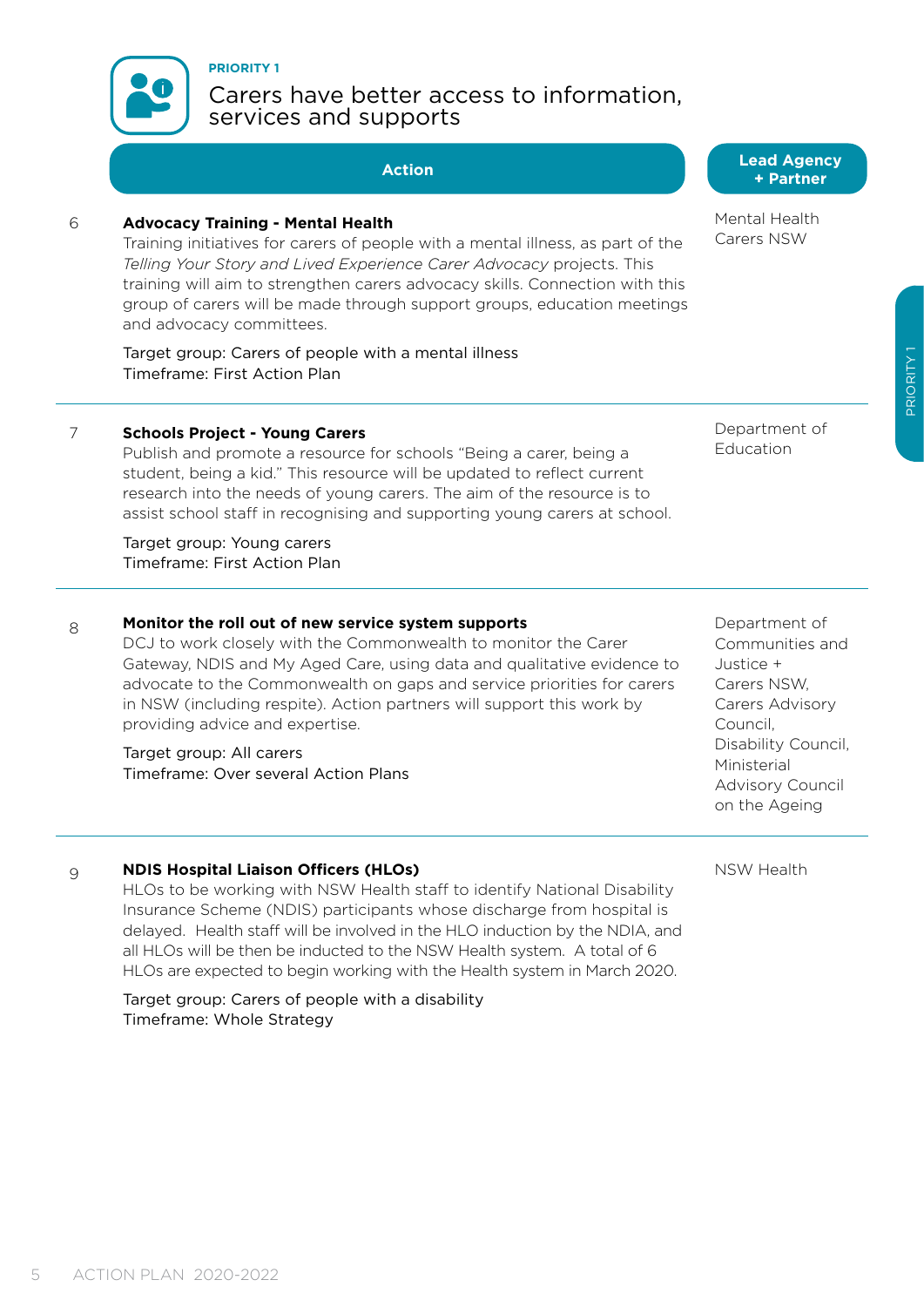



# Carers are recognised, respected and empowered

#### 10 **Carers Rights Education**

Carers NSW will lead a project to work collaboratively with key complaints agencies, rights based organisations and peak bodies to develop and distribute inclusive, easy to read resources. The aim of the project is to empower carers to uphold their rights via formal complaints and appeals pathways, and to raise the awareness of the complaints sector regarding carers' rights.

Target group: All carers Timeframe: Over several Action Plans

#### 11 **Community Inclusion Awareness Initiatives**

Initiatives will aim to address the unconscious bias and stigma associated with caring and increase carer recognition. Support for Carers Week local activities and the Carers NSW conference as key annual activities which promote carer inclusion. New initiatives will be part of broader inclusion awareness campaigns targeting disability, ageing and caring.

Target group: Whole community Timeframe: Over several Action Plans Department of Communities and Justice + Carers NSW, Carers Advisory Council, Disability Council, Ministerial Advisory Council on the Ageing

#### 12 **Showcasing Inspirational Women**

The Minister for Women will commence a monthly social media segment, interviewing an inspirational woman each month. The purpose of this segment is to highlight the knowledge, and share the skill and value of the interview guest. One of the guests showcased in the segment will be a female carer.

Target group: Female carers Timeframe: First Action Plan

#### 13 **NSW Health Recognition and Support for Carers: Key Directions.**

The Key Directions provide system-wide guidance on responding to the needs of carers across the NSW public health system. Ministry of Health will consult with key stakeholders including carers during updating of the Key Directions.

Target group: Public health system clients; All NSW Health staff Timeframe: First Action Plan

NSW Health

Women NSW

**Action Lead Agency + Partner**

> Carers NSW + Member organisations from NSW and Commonwealth complaints bodies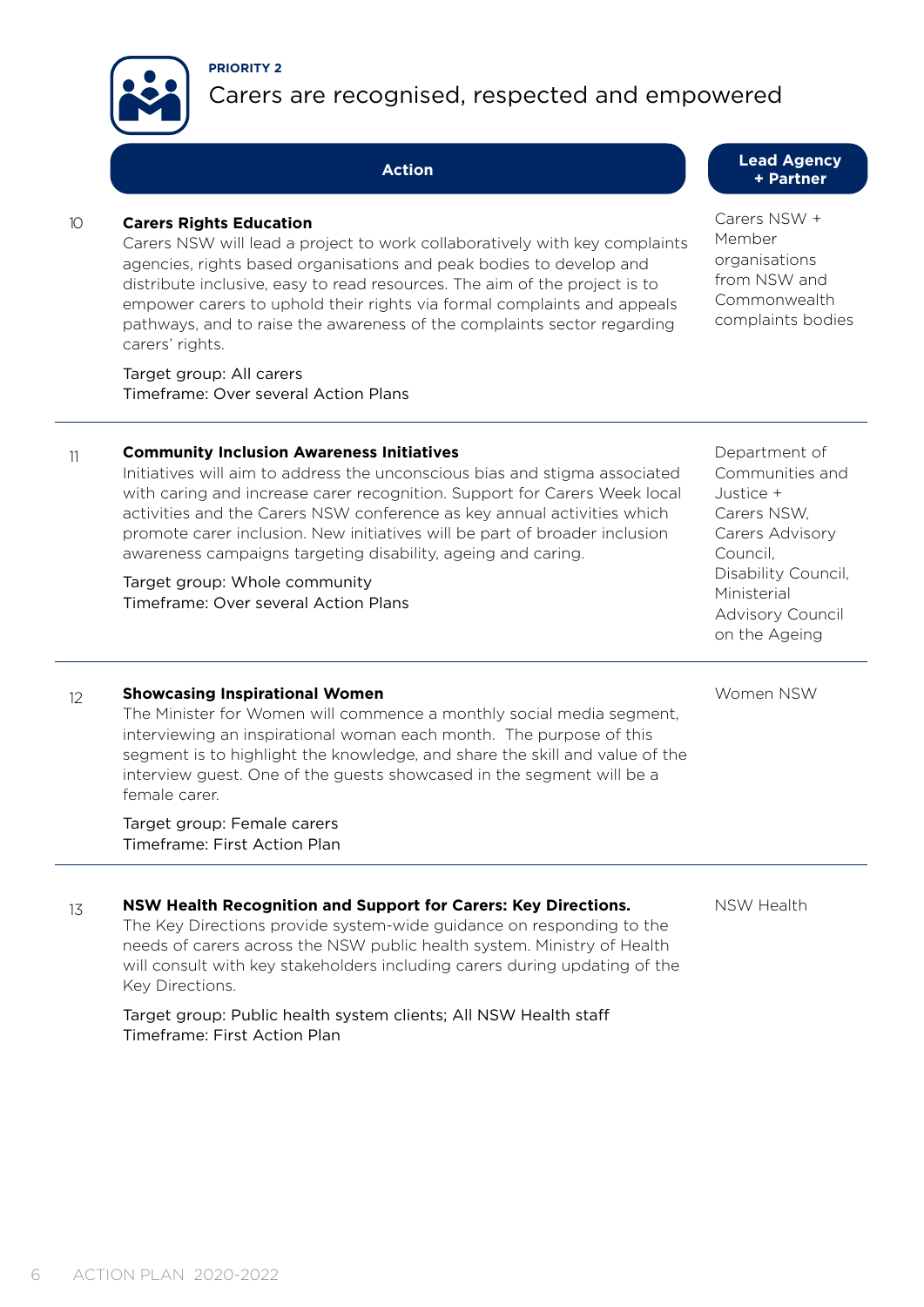



# Carers are recognised, respected and empowered

#### 14 **DCJ Carers Strategy**

Develop a Department of Communities and Justice Carers Strategy to improve the Department's support for carers who are employees, and clients who are carers, or clients' carers. The Strategy will include, but is not limited to: improving the identification of carers in DCJ datasets; supporting the implementation of the Carers (Recognition) Act and Charter across all areas of the Department including ensuring district representation in recognising and supporting clients who are carers, and clients' carers; and enhancing supports for DCJ employees who have a caring role so they can balance their caring role and work. Client groups include carers who interact with the Child and Family, Housing and Justice services systems. Public Service Commission is a key stakeholder for all employment related actions.

Target group: Department of Communities and Justice staff, Clients who are carers, Carers of clients Timeframe: Over several Action Plans

#### **Action Lead Agency + Partner**

Department of Communities and Justice

| 15 | Promote Flexible Work Arrangements to Carers - NSW Health<br>Flexible work arrangements in the Workplace Flexibility Policy and Procedure,<br>Flexible Working Guideline, and Workplace Adjustments Policy where a person<br>has disability will be publicised. Staff will be informed about access to carers<br>leave at induction training and via the intranet. Survey and other data sources<br>will be used to analyse the proportion and location of employees in NSW Health<br>with caring responsibilities to develop targeted strategies. A carers committee<br>will be established for eHealth staff with representatives from diverse carer<br>groups including the Aboriginal carers community, who will co-design action<br>initiatives for their organisation. Public Service Commission is a key stakeholder<br>for all employment related initiatives. | NSW Health |
|----|------------------------------------------------------------------------------------------------------------------------------------------------------------------------------------------------------------------------------------------------------------------------------------------------------------------------------------------------------------------------------------------------------------------------------------------------------------------------------------------------------------------------------------------------------------------------------------------------------------------------------------------------------------------------------------------------------------------------------------------------------------------------------------------------------------------------------------------------------------------------|------------|
|    | Target group: All Health NSW staff. eHealth staff                                                                                                                                                                                                                                                                                                                                                                                                                                                                                                                                                                                                                                                                                                                                                                                                                      |            |

Timeframe: First Action Plan

#### 16 **Recognition of Carers in Clinical Guidelines**

Clinical guidelines for alcohol and other drugs treatment services specifically identify the role of family and carers of patients. For each of the Clinical Guidelines being reviewed for 2020-2022 recommended practice will be to include involving family and carers as partners in care where the patient consents.

Target group: Carers of people receiving alcohol and other drug treatment Timeframe: First Action Plan

#### 17 **Training for Clinicians**

Training to be delivered to clinicians through the Family and Carer Mental Health Program on "Carers Rights under the Mental Health Act (2007)". The Family and Carer Mental Health Program aims to improve access to support, information, resources and services for families and carers of people living with a mental illness.

Target group: Mental health clinicians; Families and carers of people with a mental health illness Timeframe: First Action Plan

NSW Health

NSW Health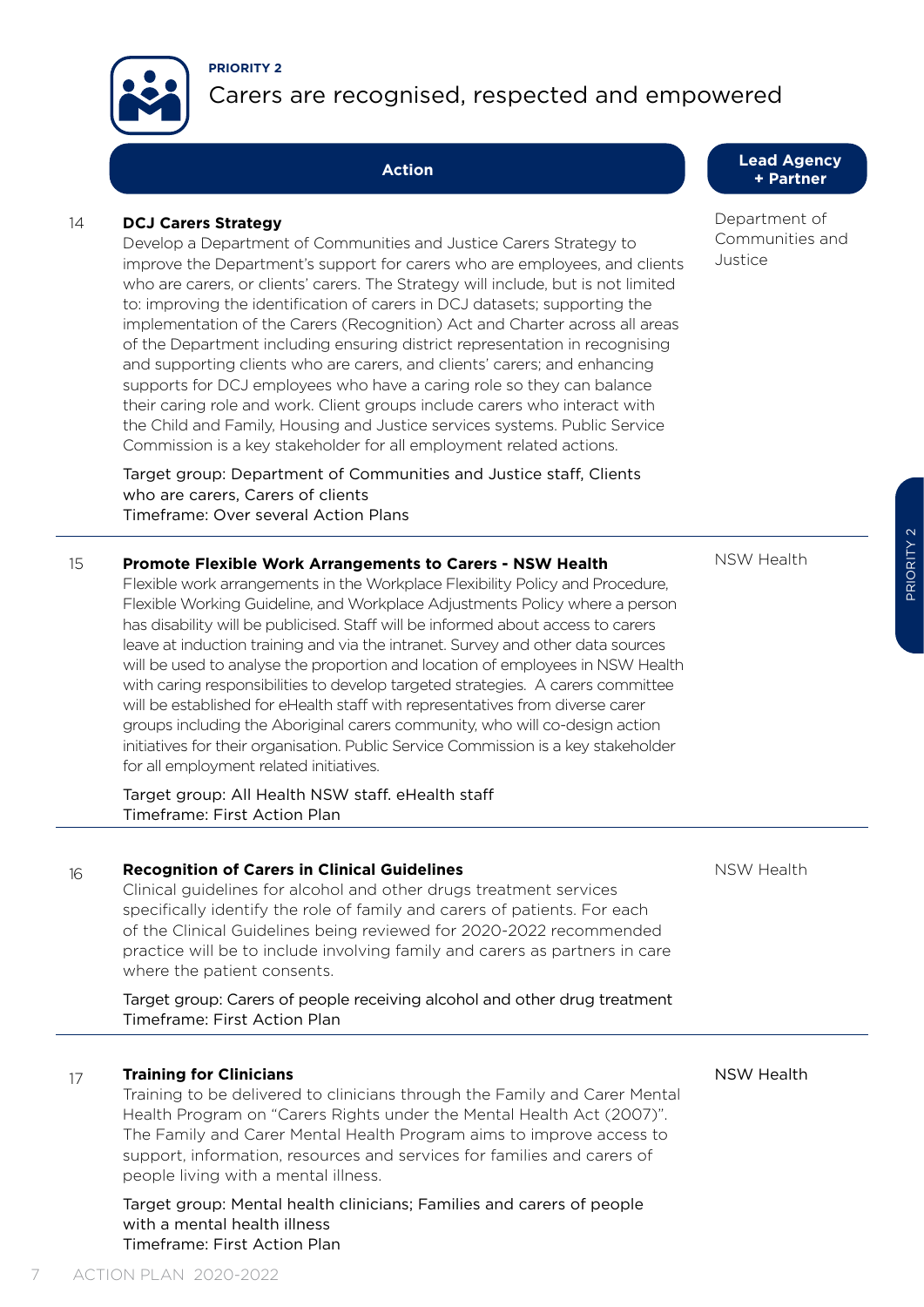Target group: NSW Public Service employees Timeframe: First and Second Action Plan

# **PRIORITY 3**

Carers have improved financial wellbeing and economic opportunities

|    | Action                                                                                                                                                                                                                                                                                                                                                                                                                                                                                                          | + Partner                                                            |
|----|-----------------------------------------------------------------------------------------------------------------------------------------------------------------------------------------------------------------------------------------------------------------------------------------------------------------------------------------------------------------------------------------------------------------------------------------------------------------------------------------------------------------|----------------------------------------------------------------------|
| 18 | <b>Financial Literacy Toolkit - Women</b><br>Women NSW has developed an online resource that centralises existing<br>financial literacy resources that are targeted at women including women<br>who are carers.<br>Target group: Female carers<br>Timeframe: First Action Plan - Year 1                                                                                                                                                                                                                         | Women NSW                                                            |
|    |                                                                                                                                                                                                                                                                                                                                                                                                                                                                                                                 |                                                                      |
| 19 | <b>NSW Cost of Living Specialists Service</b><br>Service NSW Cost of Living (CoL) Specialists based in service centres will<br>aid carers to access financial assistance. Service NSW will look at ways to<br>upskill the CoL Specialists to recognise customers who present as carers,<br>and refer them to useful information.                                                                                                                                                                                | Service NSW +<br>Department of<br>Communities and<br>Justice         |
|    | Target group: All carers<br>Timeframe: First Action Plan                                                                                                                                                                                                                                                                                                                                                                                                                                                        |                                                                      |
| 20 | <b>Financial Literacy Project</b><br>Building on project A18, this initiative aims to build the financial literacy<br>of carers, so that they can understand, plan and manage their finances<br>for current and future circumstances. An evidence based financial literacy<br>strategy will be developed to build the financial capability, confidence and<br>sustainability of carers, to minimise the risk of carer poverty.<br>Target group: Prioritise carers with an identified financial risk and/or need | Carers NSW                                                           |
|    | Timeframe: First Action Plan - Year 2                                                                                                                                                                                                                                                                                                                                                                                                                                                                           |                                                                      |
| 21 | <b>Carers + Employers Program</b><br>Benefits of the Carers + Employers Program will be promoted to NSW<br>Government agencies. The Department of Communities and Justice will<br>work towards achieving Level 2 program accreditation. Public Service<br>Commission is a key stakeholder for all employment related initiatives.                                                                                                                                                                               | Department of<br>Communities and<br>Justice (People) +<br>Carers NSW |

**Lead Agency**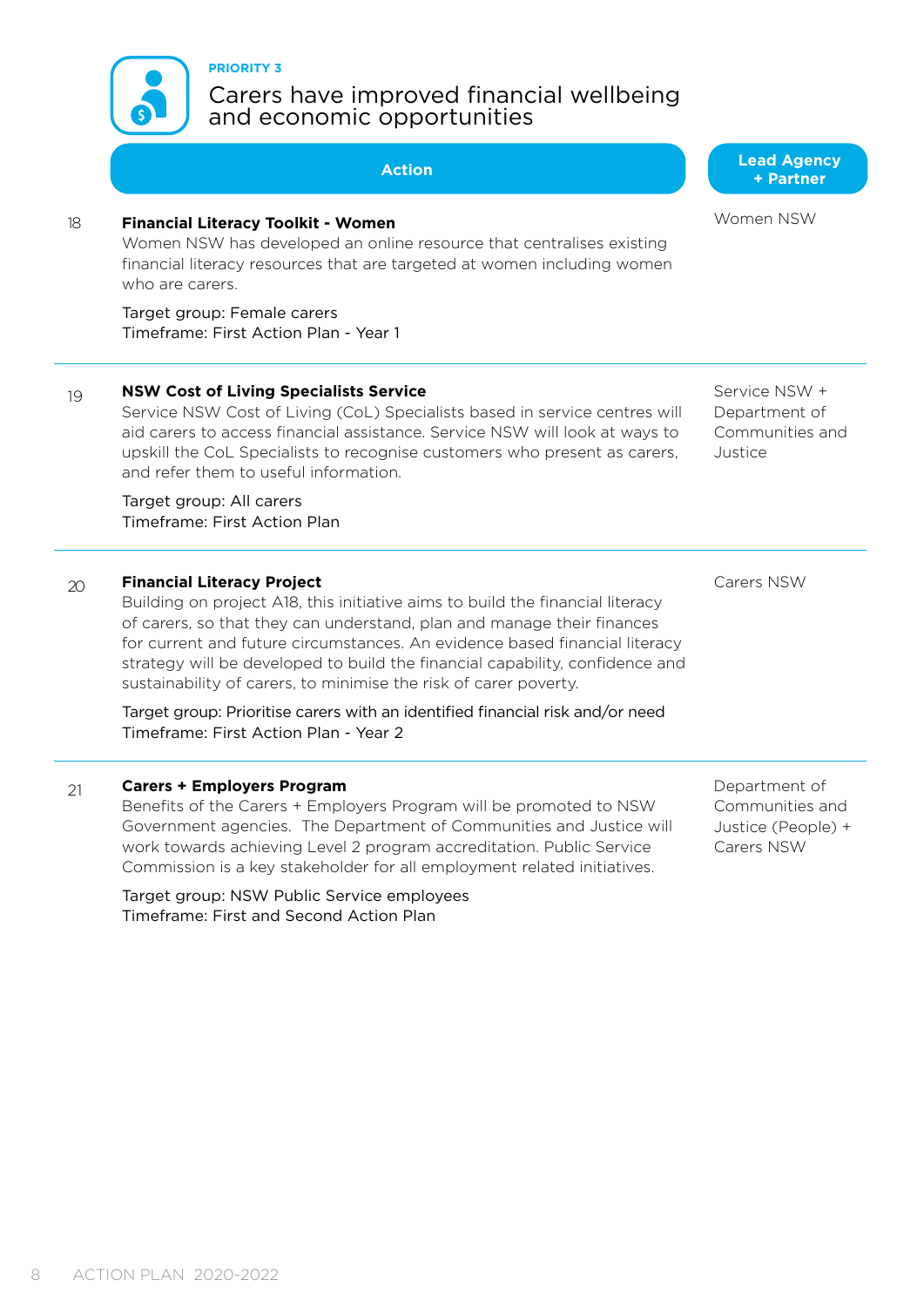

#### **PRIORITY 3**

## Carers have improved financial wellbeing and economic opportunities

| 22 | <b>SkillsLink2Work Website</b><br>Evaluate the SkillsLink2Work website and explore opportunities to<br>expand, and potentially link to carer training and coaching.                                                                                                                                                                                   | Depa<br>Comr<br>Justic                        |
|----|-------------------------------------------------------------------------------------------------------------------------------------------------------------------------------------------------------------------------------------------------------------------------------------------------------------------------------------------------------|-----------------------------------------------|
|    | Target group: Department of Communities and Justice staff,<br>Clients who are carers, Carers of clients<br>Timeframe: Over several Action Plans                                                                                                                                                                                                       | <b>NSW</b><br>Traini<br><b>Bodie</b><br>ITAB) |
| 23 | <b>Employment Project - Aboriginal Carers</b><br>Initiative aims to support regional Aboriginal carers to build their<br>capacity and networks to enter or re-enter the workforce and maintain<br>employment. Support will be provided to Aboriginal carers to recognise<br>the skills and expertise they bring to employment, build their resume and | Carer<br>Abor<br>comr                         |

Target group: Aboriginal carers Timeframe: First Action Plan

#### 24 **Companion Card Initiatives**

develop interview skills.

9 **PLAN 2020-2020** 

Grow the number of Companion Card affiliates to increase options for card holders (which will benefit their carers). The Companion Card in 2019 had over 32,000 card holders and over 1,100 affiliates (including public transport and sporting organisations).

Target group: All carers Timeframe: First Action Plan

#### **Action Lead Agency + Partner**

**artment** of munities and ce + Industry ing Advisory es (NSW ITAB)

 $rs$  NSW  $+$ iainal nunity groups

Department of Communities and Justice (Card Operations Team)

**Carers should feel genuinely recognised and supported — by their government and their community**

The Hon Gareth Ward MP

**"**

Minister for Families, Communities and Disability Services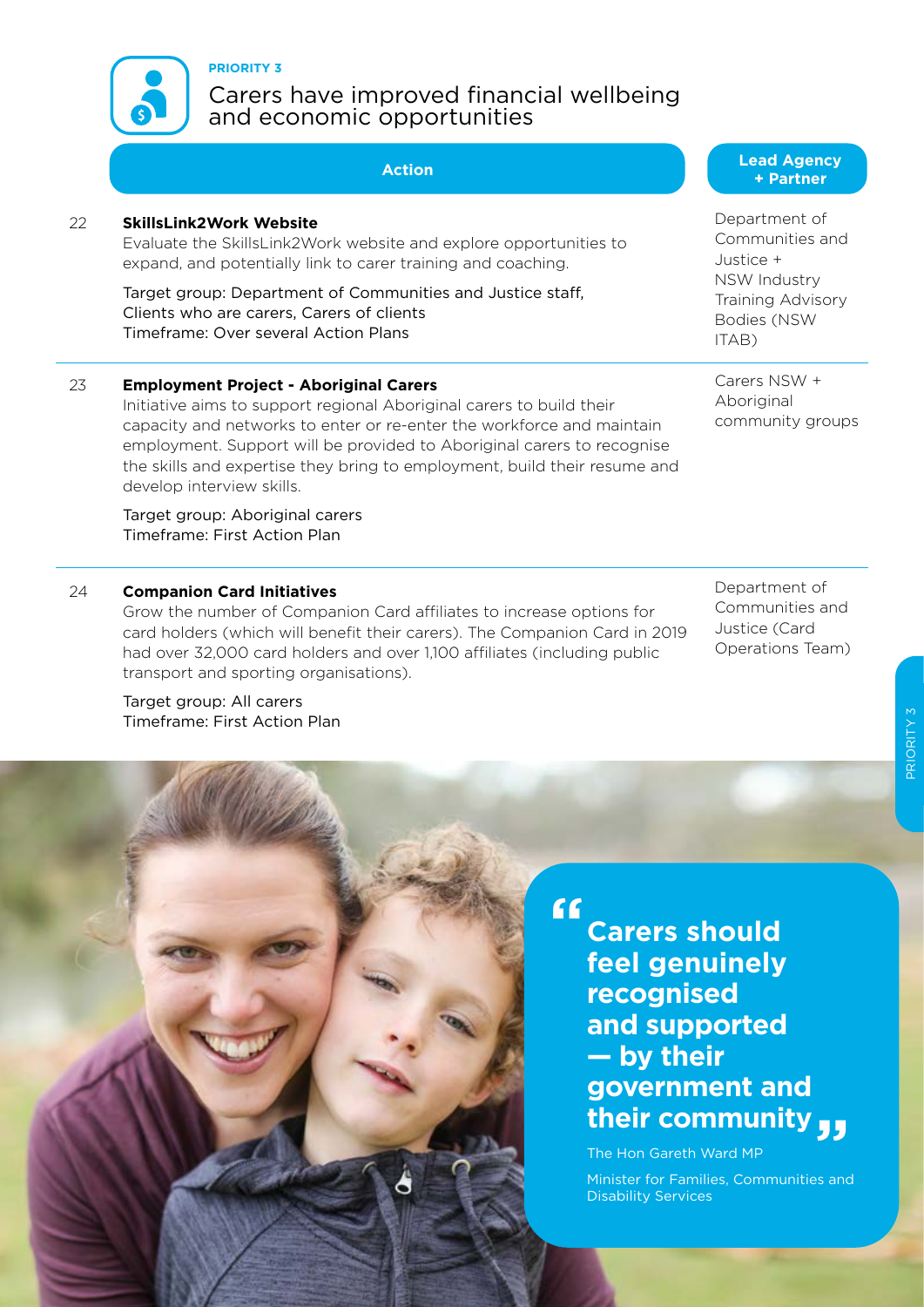

# **PRIORITY 4** Carers have better health and wellbeing

|    | <b>Action</b>                                                                                                                                                                                                                                                                                                                                                                                              | <b>Lead Agency</b><br>+ Partner                                   |
|----|------------------------------------------------------------------------------------------------------------------------------------------------------------------------------------------------------------------------------------------------------------------------------------------------------------------------------------------------------------------------------------------------------------|-------------------------------------------------------------------|
| 25 | <b>Palliative Care Commitment to Support Carers</b><br>Funding will be used to support development and improvement of<br>targeted information resources for carers of palliative care patients to<br>support health system navigation, empower carers to engage in health<br>discussions and decision making, support self care and improve carer<br>wellbeing when caring for someone at the end of life. | NSW Health +<br>Carers NSW                                        |
|    | Target group: Palliative care carers<br>Timeframe: First Action Plan                                                                                                                                                                                                                                                                                                                                       |                                                                   |
| 26 | Promote Healthy Lifestyle Information and Initiatives to Carers<br>NSW Quitline Service and iCanQuit website; Stepping on Falls Prevention<br>program; and Healthy and Active for Life program.                                                                                                                                                                                                            | NSW Health                                                        |
|    | Target group: All carers; Older carers<br>Timeframe: Whole strategy                                                                                                                                                                                                                                                                                                                                        |                                                                   |
| 27 | <b>Promote Alcohol and Other Drugs Treatment Services</b><br>Expand content and improve navigation on the NSW Health Your Room<br>website to include additional information about alcohol and other drugs<br>treatment options and support for carers.                                                                                                                                                     | NSW Health                                                        |
|    | Target group: Carers of people who have alcohol and other drugs issues<br>Timeframe: First Action Plan                                                                                                                                                                                                                                                                                                     |                                                                   |
| 28 | <b>Comprehensive Health and Wellbeing Information for Health Staff</b><br>on a Digital Platform<br>This initiative will enable carers to access this support whenever<br>convenient. Information for staff and managers will be provided as part<br>of induction and manager capability training and on Health NSW intranet.                                                                               | NSW Health                                                        |
|    | Target group: All Health NSW staff<br>Timeframe: First Action Plan                                                                                                                                                                                                                                                                                                                                         |                                                                   |
| 29 | <b>Participation of Carers in Sport</b><br>DCJ and the Office of Sport will explore opportunities to increase<br>participation for carers, especially young carers, in physical activity<br>through sport and active recreation.                                                                                                                                                                           | Office for Sport +<br>Department of<br>Communities and<br>Justice |
|    | Target group: All carers; Young carers                                                                                                                                                                                                                                                                                                                                                                     |                                                                   |

Timeframe: Whole strategy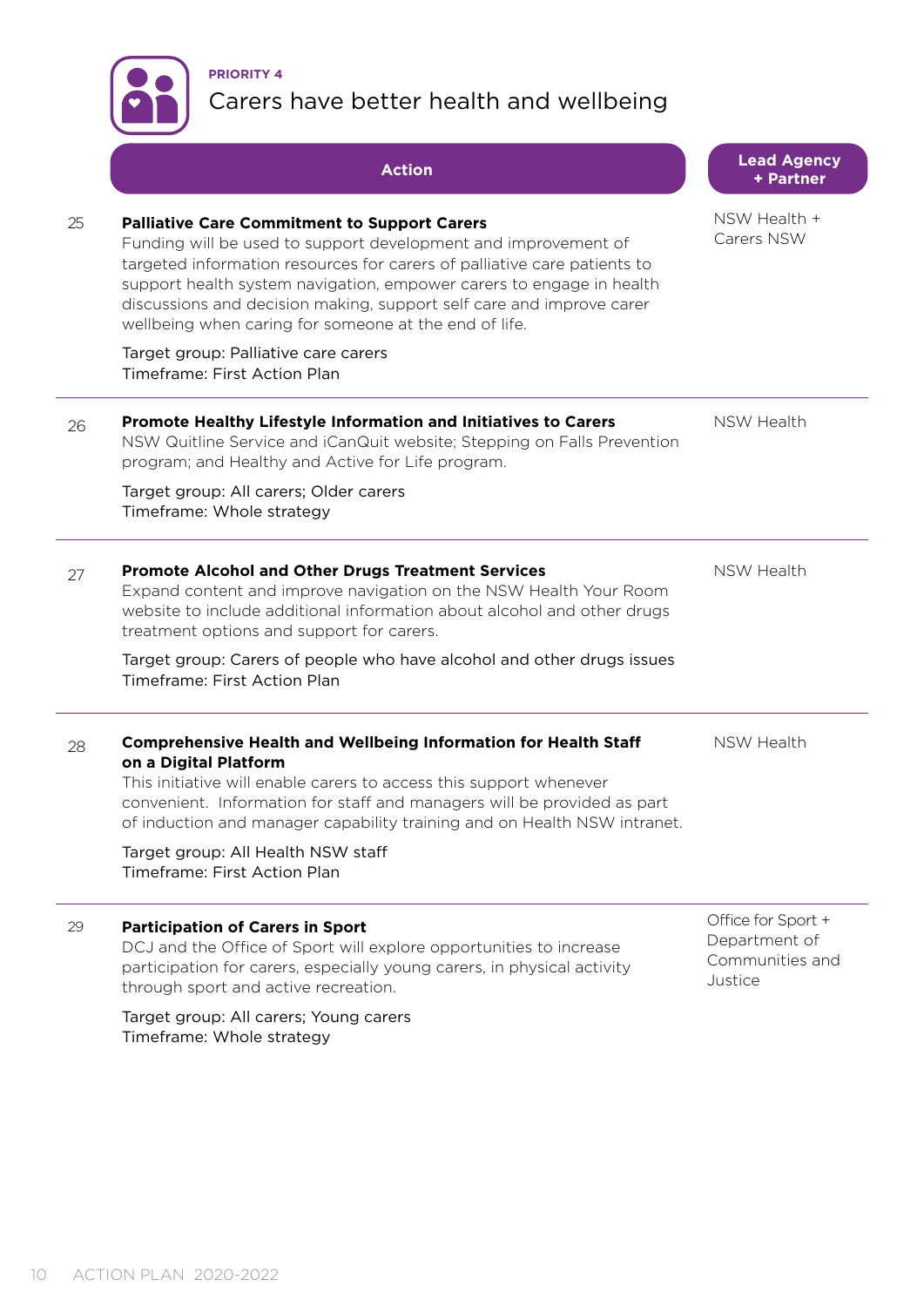**" To better support carers, government will work with our partners in the community and health sectors, not-forprofit organisations, local government, businesses, workplaces, schools and carers themselves. We need a connected response.**

The Hon Gareth Ward MP Minister for Families, Communities and Disability Services